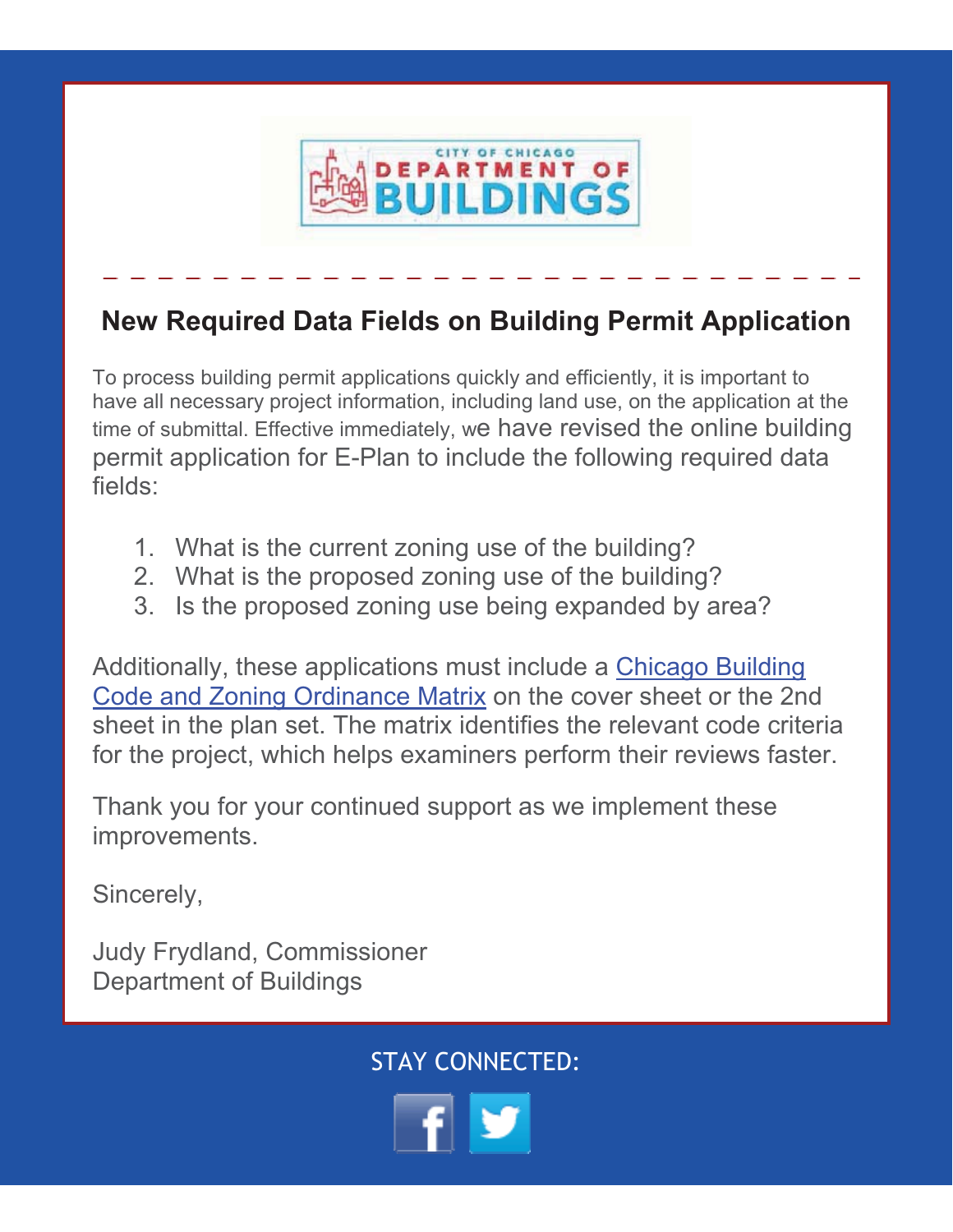## **Chicago Building Code and Zoning Ordinance Matrix**

| <b>Item</b> | <b>Issue</b>                                      | <b>Chapter/Article</b> | <b>Ordinance</b> | <b>Actual</b> | Requirement | Location/        | Agency/         |
|-------------|---------------------------------------------------|------------------------|------------------|---------------|-------------|------------------|-----------------|
|             |                                                   |                        | Requirement      |               | N/A         | <b>Sheet No.</b> | <b>Test No.</b> |
|             | <b>ZONING REQUIREMENTS</b>                        |                        |                  |               |             |                  |                 |
| 1.01        | Zoning District                                   | CZO Title 17           |                  |               |             |                  |                 |
|             | a) Use of Property                                |                        |                  |               |             |                  |                 |
| 1.02        | Landmark Building / Landmark District             |                        |                  |               |             |                  |                 |
| 1.03        | Lakefront Protection District                     |                        |                  |               |             |                  |                 |
| 1.04        | Zoning Overlay                                    |                        |                  |               |             |                  |                 |
| 1.05        | Pedestrian Street                                 |                        |                  |               |             |                  |                 |
| 1.06        | Lot Area                                          |                        |                  |               |             |                  |                 |
| 1.07        | Maximum Floor Area Ratio                          |                        |                  |               |             |                  |                 |
| 1.08        | <b>Total Building Area</b>                        |                        |                  |               |             |                  |                 |
| 1.09        | <b>Building Height</b>                            | 17-17-0311             |                  |               |             |                  |                 |
| 1.10        | Setbacks                                          |                        |                  |               |             |                  |                 |
|             | a) Minimum Front Setback                          |                        |                  |               |             |                  |                 |
|             | b) Minimum Side Setback                           |                        |                  |               |             |                  |                 |
|             | c) Minimum Rear Setback                           |                        |                  |               |             |                  |                 |
| 1.11        | Rear Yard Open Space                              |                        |                  |               |             |                  |                 |
| 1.12        | Number of Dwelling Units                          |                        |                  |               |             |                  |                 |
| 1.13        | Off Street Parking                                |                        |                  |               |             |                  |                 |
| 1.14        | Off Street Loading                                |                        |                  |               |             |                  |                 |
| 1.15        | Landscaping                                       |                        |                  |               |             |                  |                 |
| 1.16        | <b>Townhouse Ordinance</b>                        |                        |                  |               |             |                  |                 |
| 1.17        | Open Space Impact Fee Worksheet if Applicable     |                        |                  |               |             |                  |                 |
| 1.18        | Plat of Survey (Provided)                         |                        |                  |               |             |                  |                 |
|             |                                                   |                        |                  |               |             |                  |                 |
|             | <b>BUILDING CODE REQUIREMENTS</b>                 |                        |                  |               |             |                  |                 |
| 2.01        | Classification of Buildings by Occupancy          | $3(13-56)$             |                  |               |             |                  |                 |
| 2.02        | <b>Height and Area Limitations</b>                | $5(13-48)$             |                  |               |             |                  |                 |
|             | a) Exceptions to Height Limitations               | $5(13 - 48 - 040)$     |                  |               |             |                  |                 |
|             | b) Exceptions to Area Limitations                 | $5(13-48-090)$         |                  |               |             |                  |                 |
|             | c) Mixed Occupancy                                | $5(13-48-100)$         |                  |               |             |                  |                 |
| 2.03        | Classification of Buildings by Construction Type  | $6(13-60)$             |                  |               |             |                  |                 |
| 2.04        | Required Fire Resistance for Occupancy Separation | $3(13 - 56 - 280)$     |                  |               |             |                  |                 |
| 2.05        | Fire-Resistive Rqmts. of Types of Construction    | $6(13-60-100)$         |                  |               |             |                  |                 |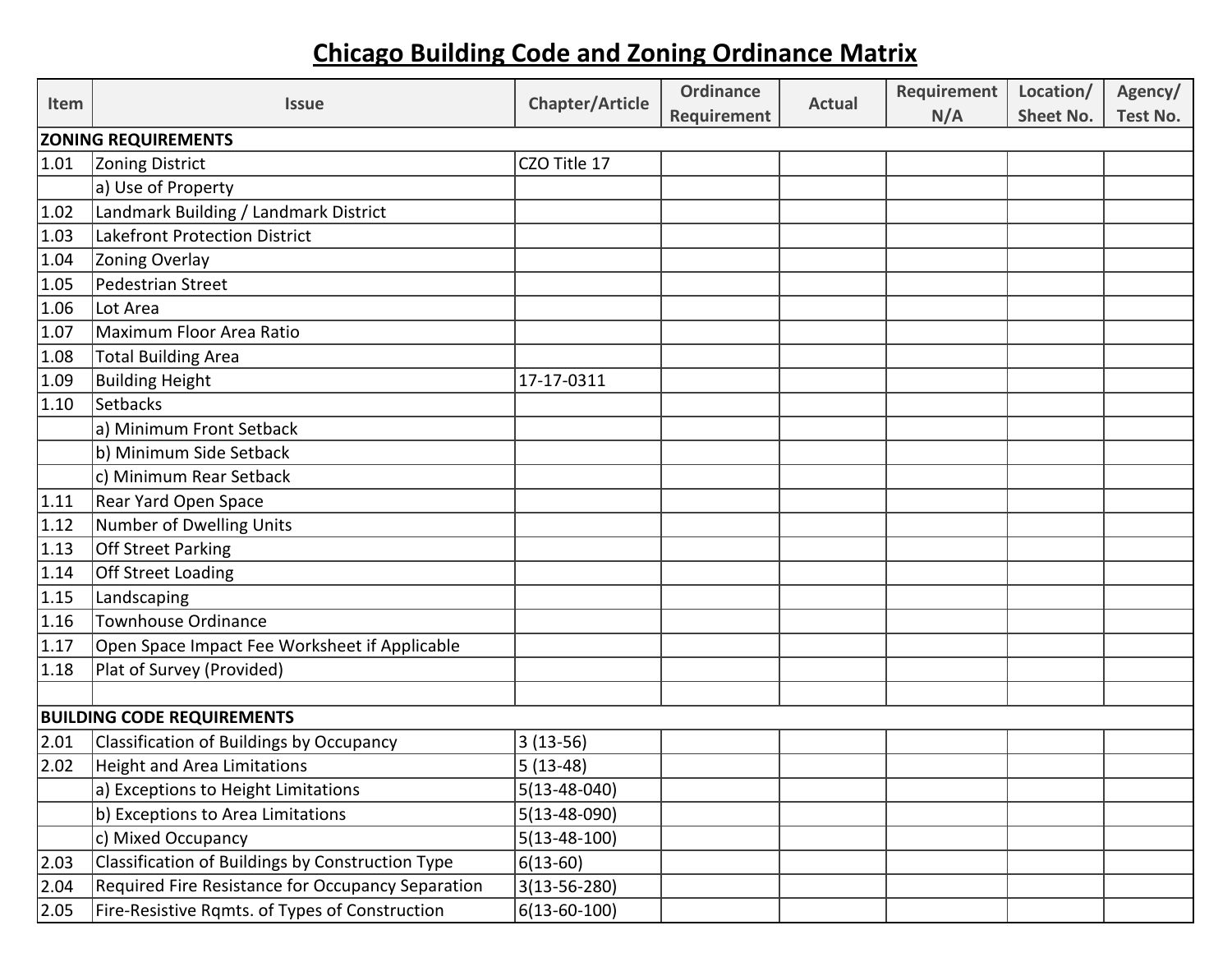|                | a) Exterior Bearing Walls                         | Table (13-60-100) |  |  |  |  |  |
|----------------|---------------------------------------------------|-------------------|--|--|--|--|--|
|                | b) Exterior Non-Bearing Walls                     | Table (13-60-100) |  |  |  |  |  |
|                | c) Interior Bearing Walls                         | Table (13-60-100) |  |  |  |  |  |
|                | d) Interior Non-Bearing Walls                     | Table (13-60-100) |  |  |  |  |  |
|                | e) Columns                                        | Table (13-60-100) |  |  |  |  |  |
|                | f) Columns Supporting Roofs Only                  | Table (13-60-100) |  |  |  |  |  |
|                | g) Beams                                          | Table (13-60-100) |  |  |  |  |  |
|                | h) Beams Supporting Roofs Only                    | Table (13-60-100) |  |  |  |  |  |
|                | i) Floor Construction                             | Table (13-60-100) |  |  |  |  |  |
|                | j) Roof Construction                              | Table (13-60-100) |  |  |  |  |  |
| 2.06           | <b>Elevator Framing</b>                           | $6(13-60-130)$    |  |  |  |  |  |
| 2.07           | <b>Mezzanine Floors</b>                           | $6(13-60-160)$    |  |  |  |  |  |
| 2.08           | <b>Basement Construction</b>                      | $6(13-60-170)$    |  |  |  |  |  |
| 2.09           | Driveways and Loading Spaces                      | $6(13-60-210)$    |  |  |  |  |  |
| 2.10           | Fire-Resistive Requirements                       | $7(15-8)$         |  |  |  |  |  |
|                | a) Fire Walls - Construction                      | $7(15 - 8 - 010)$ |  |  |  |  |  |
|                | b) Parapets                                       | $7(15-9-100)$     |  |  |  |  |  |
|                | c) Stairway Enclosures                            | $7(15 - 8 - 140)$ |  |  |  |  |  |
|                | d) Elevator and Escalator Enclosures              | $7(15-8-150)$     |  |  |  |  |  |
|                | e) Enclosures of Heating Plants and Boiler Rooms  | $7(15-8-190)$     |  |  |  |  |  |
|                | f) Enclosures of Wells and Chutes                 | $7(15 - 8 - 170)$ |  |  |  |  |  |
|                | g) Other Enclosures and Separations               | $7(15-8-240)$     |  |  |  |  |  |
|                | h) Interior Wall and Ceiling Fixtures             | $7(15-8-420)$     |  |  |  |  |  |
|                | i) Storage Rooms over 100 sq. ft.                 | $7(15-8-240)(b)$  |  |  |  |  |  |
| 2.11           | <b>Fire-Resistive Materials and Construction</b>  | $7(15-12)$        |  |  |  |  |  |
| 2.12           | Accepted Engineering Practice Recognized Agencies | $7(15-12-050)$    |  |  |  |  |  |
| $ 2.13\rangle$ | Fire Protection Equipment                         | $9(15-16)$        |  |  |  |  |  |
|                | a) Sprinkler System                               | $9(15-16-010)$    |  |  |  |  |  |
|                | b) Special Requirements                           | $9(15-16-030)$    |  |  |  |  |  |
|                |                                                   |                   |  |  |  |  |  |
|                | <b>EXIT REQUIREMENTS</b>                          |                   |  |  |  |  |  |
| 3.01           | <b>Types of Exits</b>                             | 10(13-160-030)    |  |  |  |  |  |
| 3.02           | Minimum Number of Exits                           | 10(13-160-050)    |  |  |  |  |  |
| 3.03           | <b>Travel Distance to Exits</b>                   | $10(13-160-120)$  |  |  |  |  |  |
|                | a) Increases Permitted                            | $10(13-160-130)$  |  |  |  |  |  |